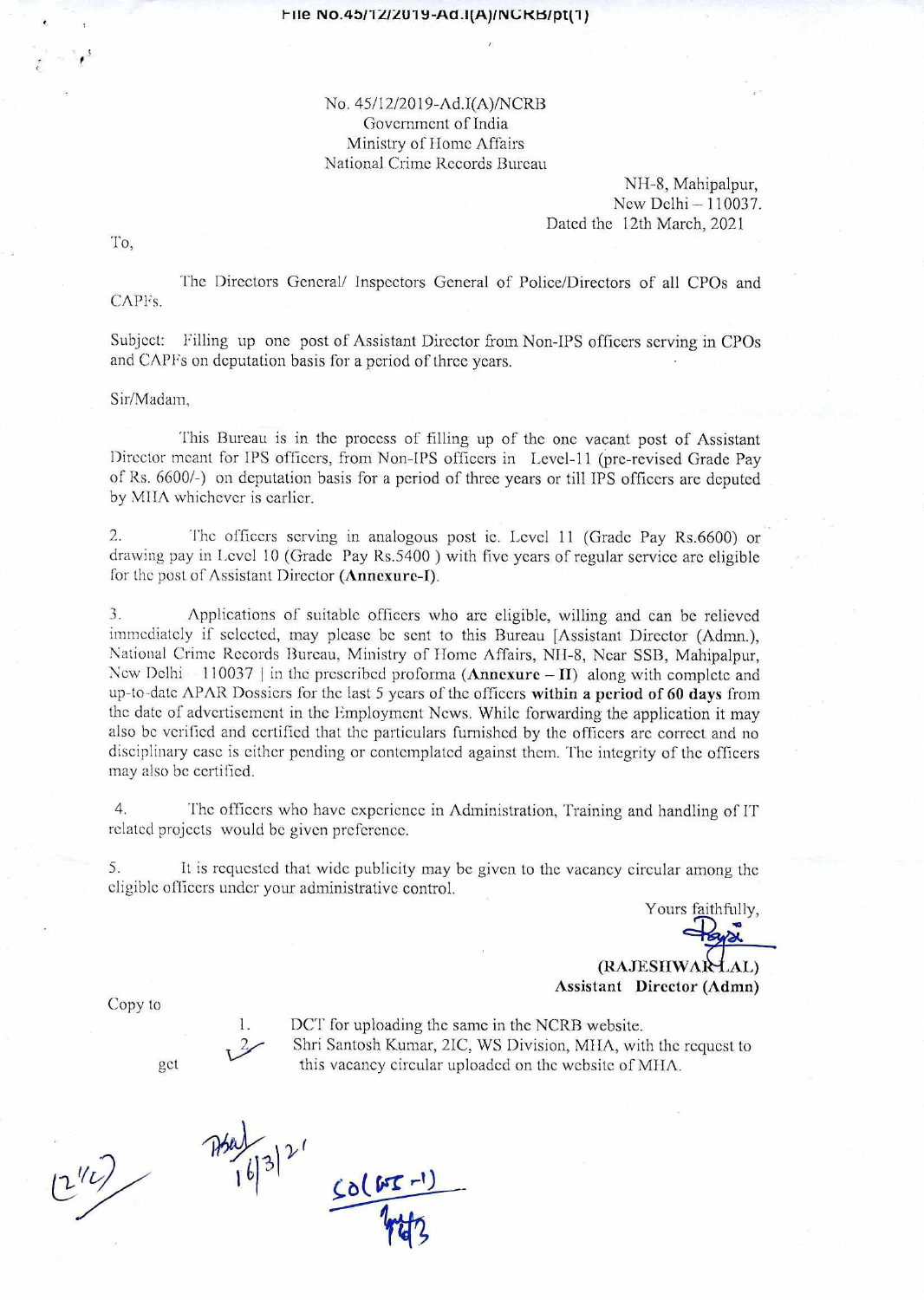**Annexure — I** 

1. Name of the post

2. Number of posts

3. Classification

4. Scale of Pay

5. Period of Deputation

6. Terms of deputation

: Assistant Director (Non-IPS)

: One (1)

: General Central Service Group 'A' Gazetted, Non-Ministerial

: Level-11 (Rs. 67700-208700/-) (GP 6600/ pre-revised)

: Period of deputation, including period of deputation in another ex-cadre, post held immediately preceding this appointment in the same or some other organisation or department of the Central Government shall not ordinarily exceed four years. The maximum age limit for appointment by deputation shall be not exceeding 56 years as on the closing date of receipt of applications.

: The terms and conditions of officer appointed to the post on deputation basis will be regulated according to the Department of Personnel and Training OM No.6/8/2009-Estt(Pay.II) dated 17.06.2010 and OM No.2/11/2017-Estt(Pay.II) dated 24.11.2017 as amended from time to time.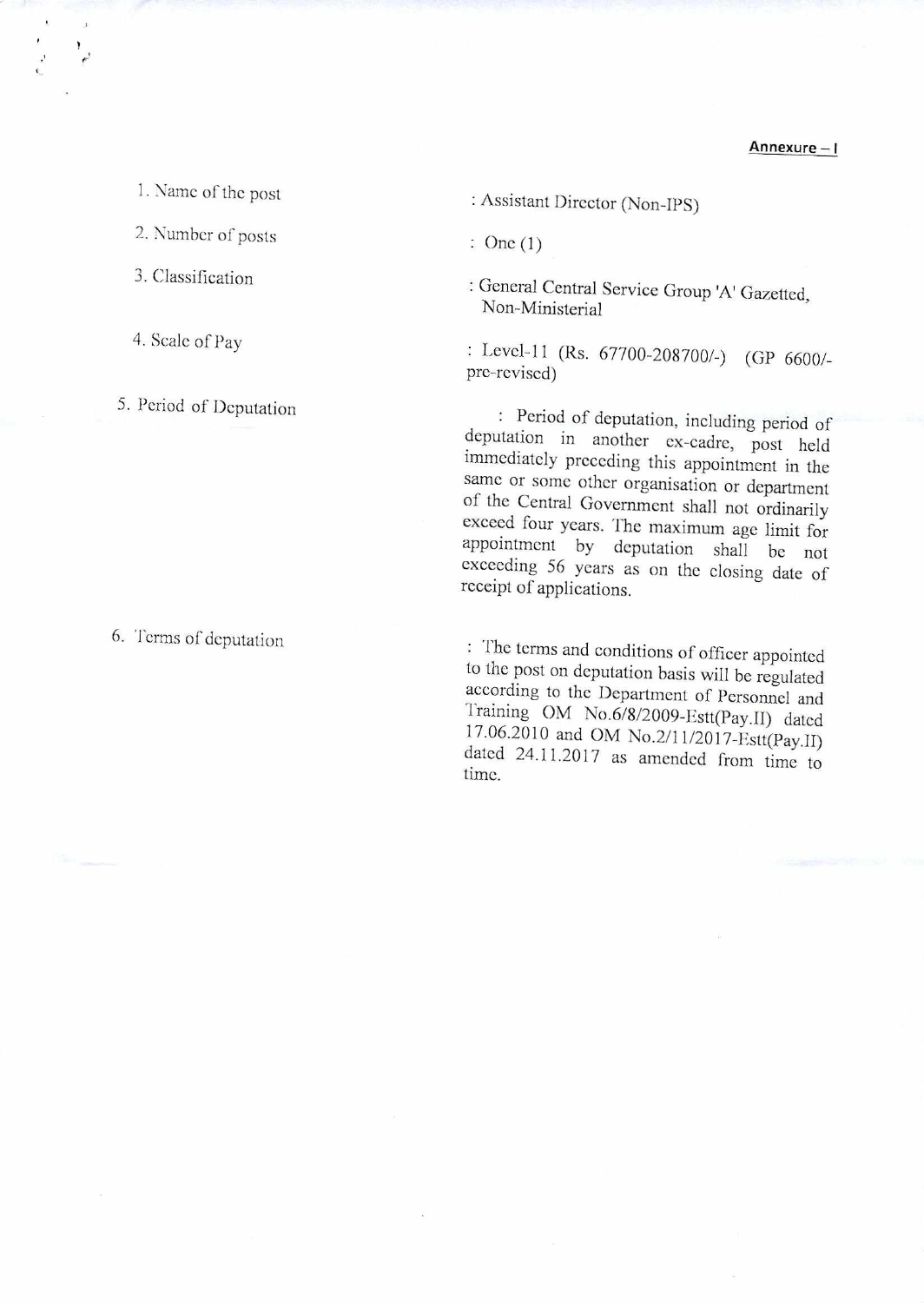## **RIO-DATA PROFORMA**

 $\sim$ 

 $\begin{pmatrix} 1 & 1 \\ 1 & 1 \\ 1 & 1 \end{pmatrix}$ 

| 1                      |                                                                                                                                                      |                 | Name (in Block letters)          |                                                                                                                                                      |     |                                 |                                 |  |
|------------------------|------------------------------------------------------------------------------------------------------------------------------------------------------|-----------------|----------------------------------|------------------------------------------------------------------------------------------------------------------------------------------------------|-----|---------------------------------|---------------------------------|--|
| $\overline{2}$         |                                                                                                                                                      |                 |                                  | Date of Birth (in Christian era)                                                                                                                     |     |                                 |                                 |  |
|                        |                                                                                                                                                      |                 |                                  |                                                                                                                                                      |     |                                 |                                 |  |
| 3                      |                                                                                                                                                      | Contact details |                                  |                                                                                                                                                      |     |                                 |                                 |  |
| 4                      |                                                                                                                                                      |                 | Government Rules                 | Date of retirement under Central/State                                                                                                               |     |                                 |                                 |  |
| 5                      |                                                                                                                                                      |                 | <b>Educational Qualification</b> |                                                                                                                                                      |     |                                 |                                 |  |
| 6                      | attended                                                                                                                                             |                 |                                  | Details of professional courses/Training                                                                                                             |     |                                 |                                 |  |
| 7                      | Present post held and the date from<br>which held(adhoc appointments not to be<br>mentioned), its scale of pay including<br>name of the organization |                 |                                  |                                                                                                                                                      |     |                                 |                                 |  |
| 8                      | Substantive post held and the date from<br>which held its scale of pay                                                                               |                 |                                  |                                                                                                                                                      |     |                                 |                                 |  |
| 9                      | Pay scale/Level in which<br>presently<br>posted including pay drawn                                                                                  |                 |                                  |                                                                                                                                                      |     |                                 |                                 |  |
| 10                     | Details of experience in Administration,<br>Training and IT areas, if any                                                                            |                 |                                  |                                                                                                                                                      |     |                                 |                                 |  |
| 11                     |                                                                                                                                                      |                 |                                  | Details of employment in chronological order (enclose a separate sheet, duly<br>authenticated by your signature, if the space below is insufficient) |     |                                 |                                 |  |
| Office/<br>Instt./Orgn |                                                                                                                                                      | From            | To                               | Scale<br>of<br>pay<br>Classification<br>(Group) of the post                                                                                          | and | regular /<br>on<br>Ad-hoc basis | Whether held   Nature of duties |  |
|                        |                                                                                                                                                      |                 |                                  |                                                                                                                                                      |     |                                 |                                 |  |
|                        |                                                                                                                                                      |                 |                                  |                                                                                                                                                      |     |                                 |                                 |  |
|                        |                                                                                                                                                      |                 |                                  |                                                                                                                                                      |     |                                 |                                 |  |
|                        |                                                                                                                                                      |                 |                                  |                                                                                                                                                      |     |                                 |                                 |  |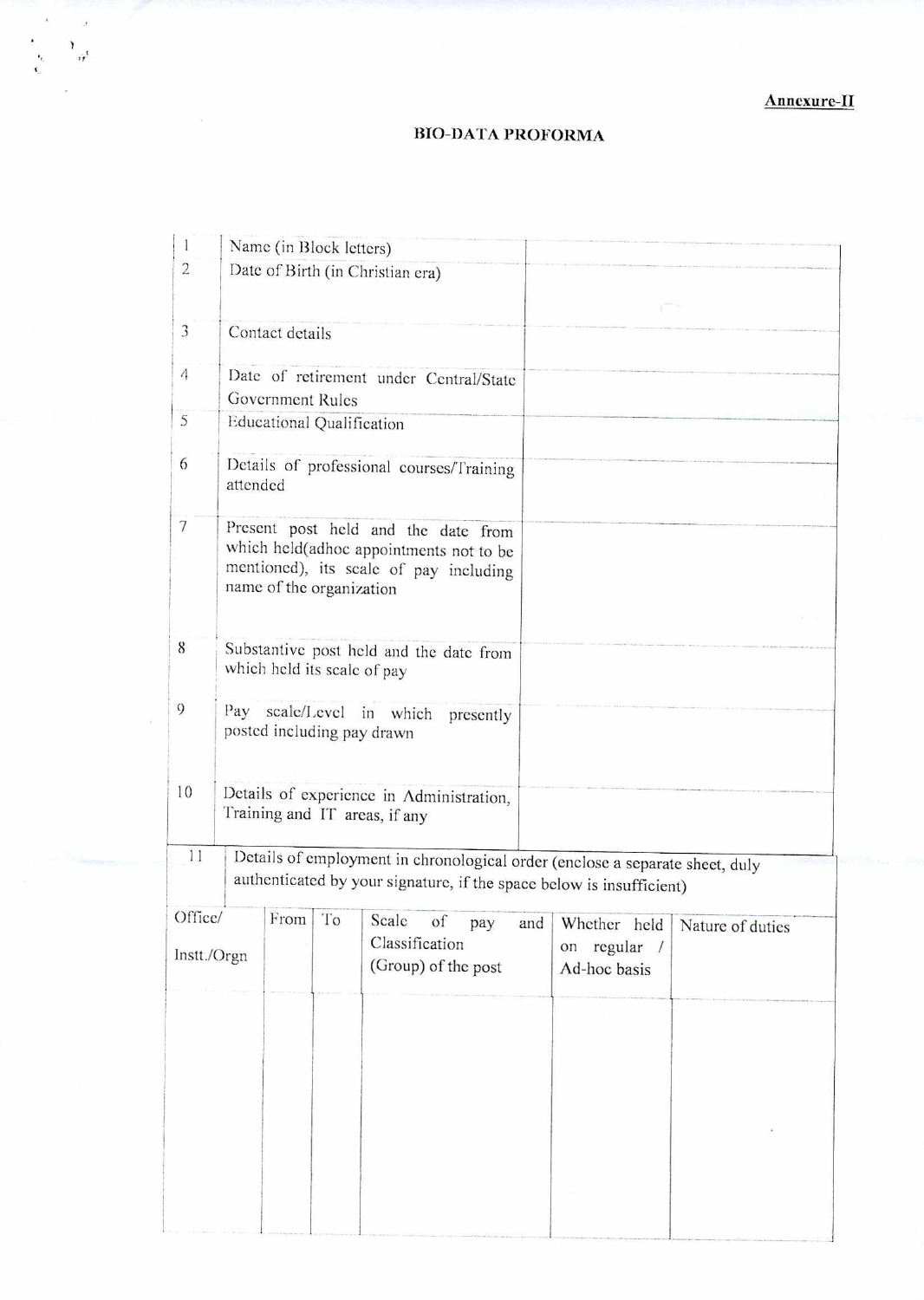| 12             | Date of return from the ex-cadre post<br>previously held                                                           | ٠              |  |
|----------------|--------------------------------------------------------------------------------------------------------------------|----------------|--|
| 13             | Additional information, if any, which<br>you would like to mention in support of<br>your suitability for the post. | $\ddot{\cdot}$ |  |
| $\overline{4}$ | Remarks, if any                                                                                                    |                |  |

I have carefully gone through the vacancy circular/advertisement and certify that I have not concealed or misrepresented any information and I am well aware that the Bio-data supported by documents submitted by me will be assessed by the Selection Committee at the time of selection for the post.

## Signature of the Candidate

Address

Countersigned

(Employer with seal)

Date:

 $\cdot$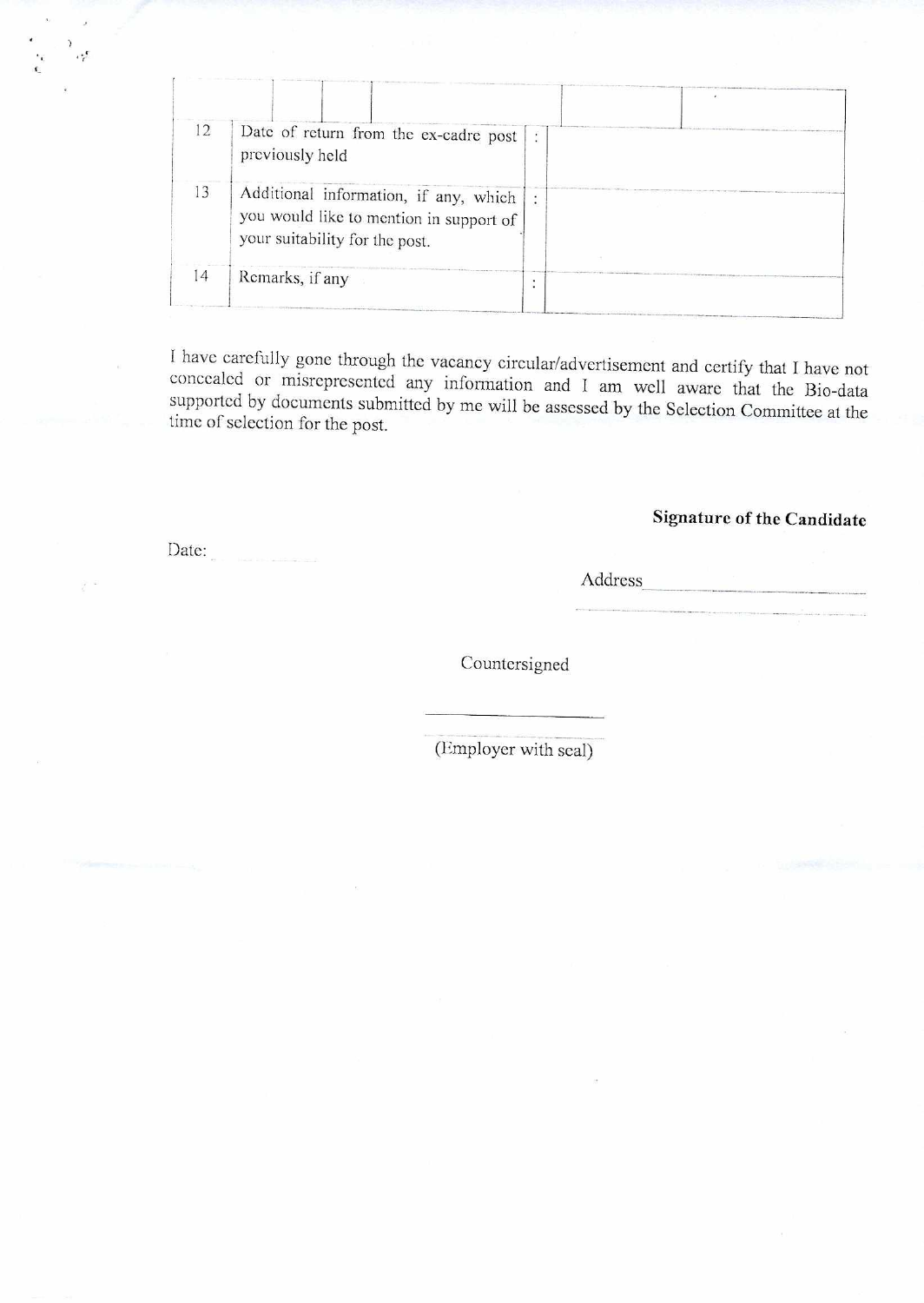## Certificate to be furnished by the employer/Head of Office/Forwarding Authority:-

1. Certified that the particulars furnished by Shri/Smt/Kumari

are correct and he/she possesses educational qualifications and experience mentioned in Annexure-I above.

Also certified that:-

 $\cdot$ 

(i) There is no vigilance case pending/contemplated against him/her.<br>(ii) His/her complete CR dossier/APARs for the last 5 years of His/her complete CR dossier/APARs for the last 5 years duly attested (on each page) by an officer not below the rank of Under Secretary to the Government of India or equivalent are enclosed.

(iii) His/her Integrity is beyond doubt.

(iv) No major/minor penalties has been imposed on him/her during the last 10 years/list of major/minor penalties imposed on him/her during the last 10 years is enclosed.

(v) The Cadre Clearance from the Cadre Controlling Authority is also enclosed.

! Strike out which is not applicable]

Signature Name & Designation of the parent office (with seal)

Dated: Place: